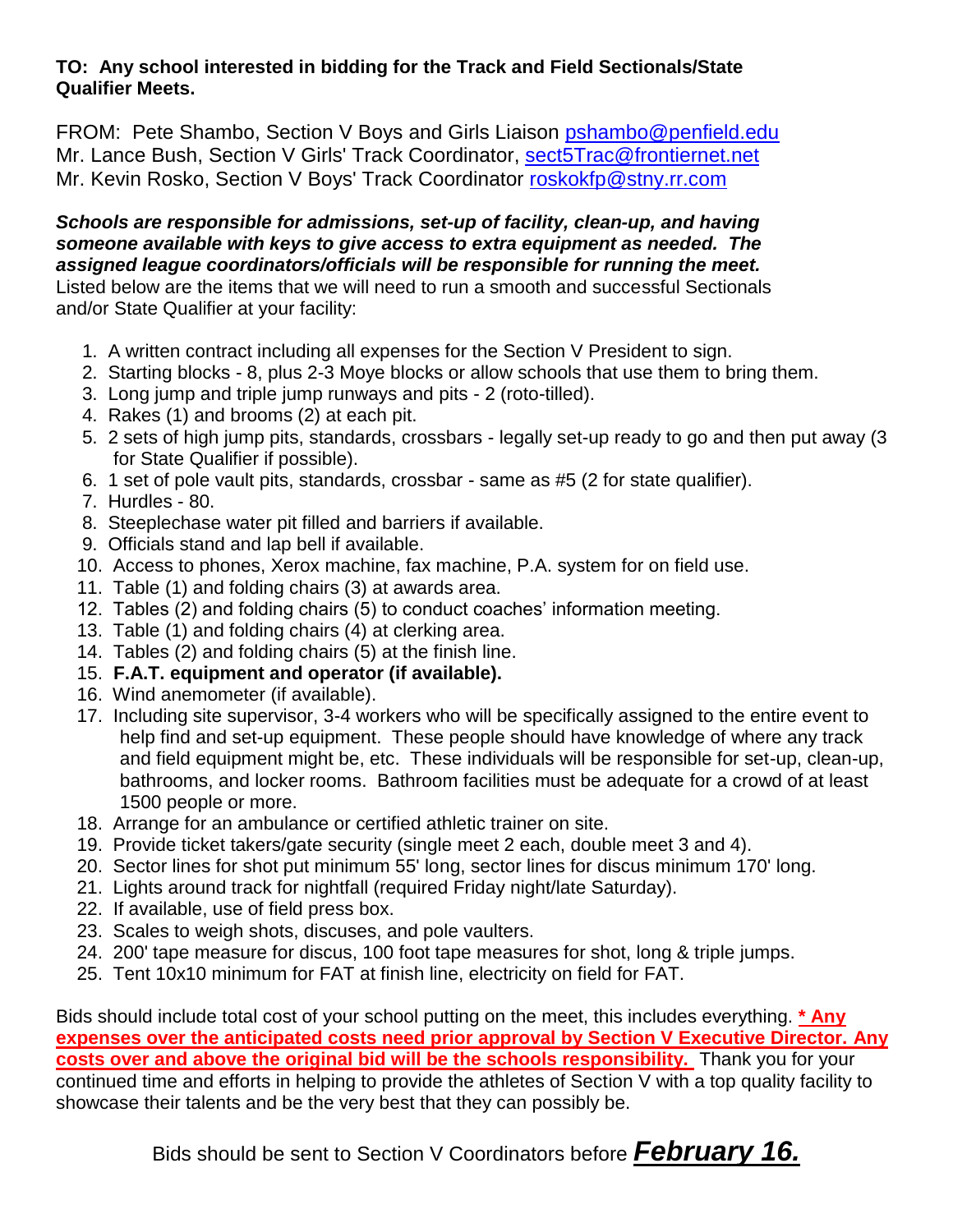## Bid Application

| School Phone: (_______)_ - _______ - ______________                                                                                                                                    |                                                    |
|----------------------------------------------------------------------------------------------------------------------------------------------------------------------------------------|----------------------------------------------------|
|                                                                                                                                                                                        | <u>YEAR: _____________</u>                         |
|                                                                                                                                                                                        |                                                    |
|                                                                                                                                                                                        |                                                    |
| Athletic Director: <u>Contractor Contractor</u>                                                                                                                                        |                                                    |
|                                                                                                                                                                                        |                                                    |
| Bidding for (check line): Fri. night sectional - double class meet (Pairing TBD)_____,<br>Fri. night State Qual.______, Sat. morning sectional -double class meet (pairings TBD)______ |                                                    |
| Lights: YES NO<br>$#$ of lanes: $6$ 8                                                                                                                                                  | Lane width:__________                              |
| Discus cage: YES NO #. of pads: ________                                                                                                                                               | No. of shot circles:                               |
| Legal pits and standards: YES NO #. of pits available - PV: ________ HJ:________                                                                                                       |                                                    |
| Length of PV runway:____________                                                                                                                                                       | LJ/TJ runways: No.: ______ and length: _____       |
| Bathroom facilities: Men - #. of urinals:                                                                                                                                              | No. of toilets:___________                         |
| Women - #. of toilets: $\frac{1}{2}$                                                                                                                                                   |                                                    |
| Parking facilities for how many spectator cars:                                                                                                                                        |                                                    |
|                                                                                                                                                                                        |                                                    |
| Separate bus parking:<br><b>YES</b><br><b>NO</b>                                                                                                                                       | Parking for how many buses:                        |
|                                                                                                                                                                                        |                                                    |
| Press box:<br>Concession facilities:<br><b>YES</b><br><b>NO</b>                                                                                                                        | <b>YES</b><br><b>NO</b><br>How many: $\sqrt{2\pi}$ |
| Public address system:<br><b>YES</b><br>NO                                                                                                                                             | Steeplechase:<br><b>YES</b><br>NO                  |